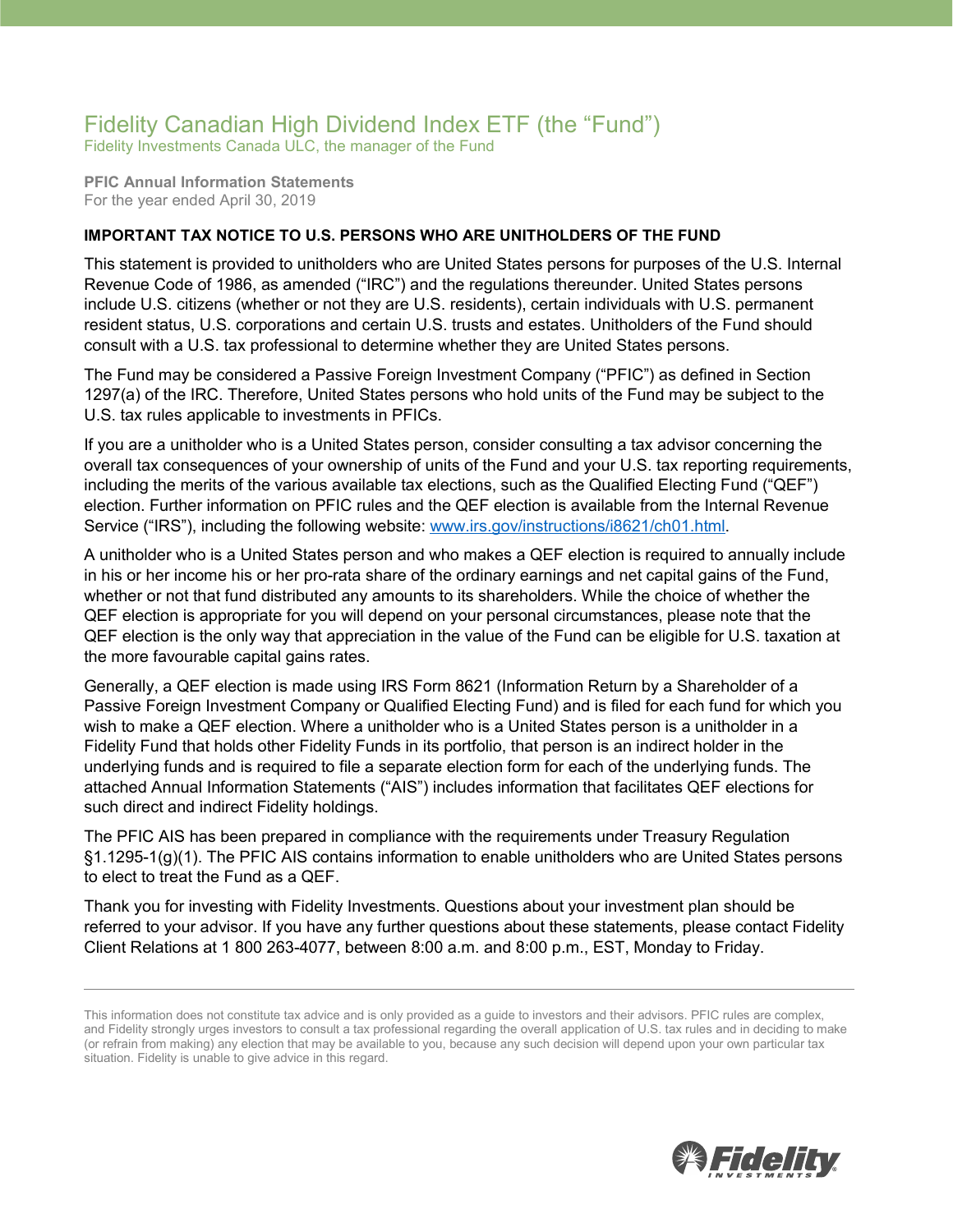## Fidelity Canadian High Dividend Index ETF

**PFIC Annual Information Statements (US\$)** For the Fund's PFIC taxation year ended April 30, 2019

- 1. This Information Statement applies to the PFIC taxation year of Fidelity Canadian High Dividend Index ETF (the "Fund") commencing on September 18, 2018 and ending on April 30, 2019.
- 2. The per-unit, per-day amounts of ordinary earnings and net capital gains for each class or series, as applicable, of the Fund and its lower tiered fund(s), as applicable, for the period specified in paragraph (1) are as follows:

| <b>FIDELITY FUND HELD</b>                    | <b>ORDINARY</b>    | <b>NET CAPITAL</b> | <b>CASH</b>             | <b>PROPERTY</b>         |
|----------------------------------------------|--------------------|--------------------|-------------------------|-------------------------|
| <b>DIRECTLY</b>                              | <b>EARNINGS \$</b> | <b>GAIN \$</b>     | <b>DISTRIBUTIONS \$</b> | <b>DISTRIBUTIONS \$</b> |
| Fidelity Canadian High<br>Dividend Index ETF | 0.0052             | 0.0000             | 0.0000                  | 0.0005                  |

To determine your pro-rata share of the amounts above, multiply the amounts by the number of units of each class or series, as applicable, of units of the Fund you held during the year. Here is an example to illustrate the calculation using the per-unit, per-day factors:

You own 100 units of Fund A from the period January 1, 2019, through June 30, 2019. You purchased an additional 100 units of Fund A on July 1, 2019. You did not sell any units of the Fund at any time during the year.

The Fund's ordinary earnings were \$0.001 per unit, per day.

Result: Your ordinary earnings for 2019 are (\$0.001 \* 181 days \* 100) + (\$0.001 \*184 days\* 200) = \$54.90.